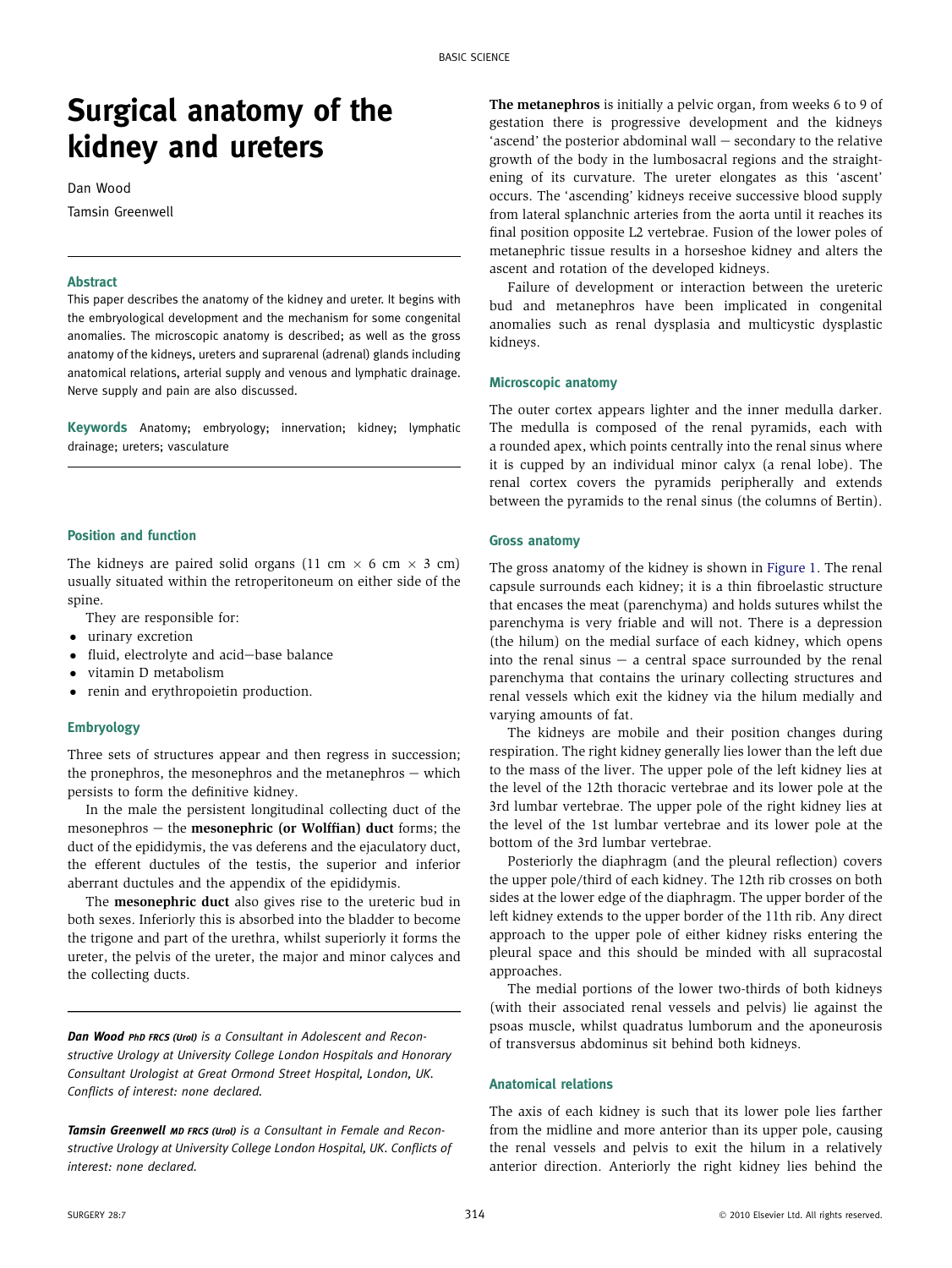<span id="page-1-0"></span>

#### Figure 1

liver, separated from it by a reflection of peritoneum except for a small bare area of contact at the upper pole. This peritoneum forms the hepatorenal and the hepatocolic ligaments and excessive traction upon them during mobilization can produce hepatic tears. The duodenum is a direct medial relation of the right kidney and hilum; the hepatic flexure of the colon crosses its lower pole. See later section for the relationship to the adrenal glands.

The tail of the pancreas and the splenic vessels are anterior to the upper and middle portion and the hilum of the left kidney. Superiorly the left kidney is covered by the peritoneum of the lesser sac and the posterior gastric wall. Medially it is covered by the peritoneum of the great sac and the jejunum. The lower pole is crossed by the splenic flexure of the colon. Again the peritoneum in this region forms the splenorenal (linenorenal) and splenocolic ligament  $-$  traction upon which during operative mobilization can cause splenic bleeding.

Both kidneys and associated suprarenal glands are surrounded by perirenal fat and are loosely enclosed by the renal fascia  $-$  Gerota's fascia  $-$  which is an important anatomic and pathologic barrier. The anterior and posterior leaves of Gerota's fascia extend anterior and posterior to the kidney to fuse

laterally, medially (where they extend across the midline and fuse densely to great vessels) and superiorly (where they fuse and disappear over the inferior diaphragmatic surface). Inferiorly they do not fuse and there remains an open potential space containing the ureter and gonadal vessels on either side which thins and is continuous with the retroperitoneal fascia.

## Vasculature

The vascular pedicle composed of the posteriorly sited renal artery and more anteriorly sited renal vein enters the kidney via the renal hilum medially. The renal pelvis and ureter lie anterior to both in the hilum.

#### Arterial

The renal arteries leave the aorta at the level of the 2nd lumbar vertebral body. The right renal artery is longer than the left and travels posteroinferiorly behind the inferior vena cava to the lower right kidney. The shorter left artery passes horizontally and slightly posteriorly to reach the left kidney. The renal arteries provide small superior branches to the suprarenal glands and small inferior branches to the renal pelvis and upper ureter.

The main renal artery divides into five segmental arteries, one posterior and four anterior; posterior, apical, upper, middle and lower. The posterior branch exits before the hilum and supplies a large posterior segment whilst the remaining anterior branches are given off in the hilum. All five are end arteries, without anastomosis or collaterals. These segmental arteries pass through the renal sinus and branch into the lobar and then interlobar arteries.

## Venous

The venous drainage mirrors the arteries  $-$  with interlobar and lobar veins uniting to become segmental veins. These in turn unite in the region of the sinus to become the renal veins. The right renal vein is shorter and drains in the inferior vena cava. The longer left renal vein receives the right gonadal and suprarenal veins (and in some cases the ascending lumbar vein) before passing anterior to the aorta to drain in the inferior vena cava.

#### Lymphatic

The principal lymph drainage for the left kidney is to the left paraaortic lymph nodes and on the right to the right interaortocaval and paracaval lymph nodes.

## Suprarenal (adrenal) glands

#### Function

The adrenal glands are subdivided into a medulla that forms part of the sympathetic nervous system and secretes adrenaline (epinephrine) and noradrenaline (norepinephrine), and a cortex which secretes androgens and corticosteroids.

## Microscopic anatomy

Each suprarenal gland is subdivided into two glands. They have a yellow external appearance with the mesodermal cortex enveloping the neural crest derived medulla.

#### Gross anatomy

These are paired glands situated superomedial to the kidneys  $$ surrounded by perirenal fat and contained within Gerota's fascia. They are attached to the diaphragmatic crura. The right